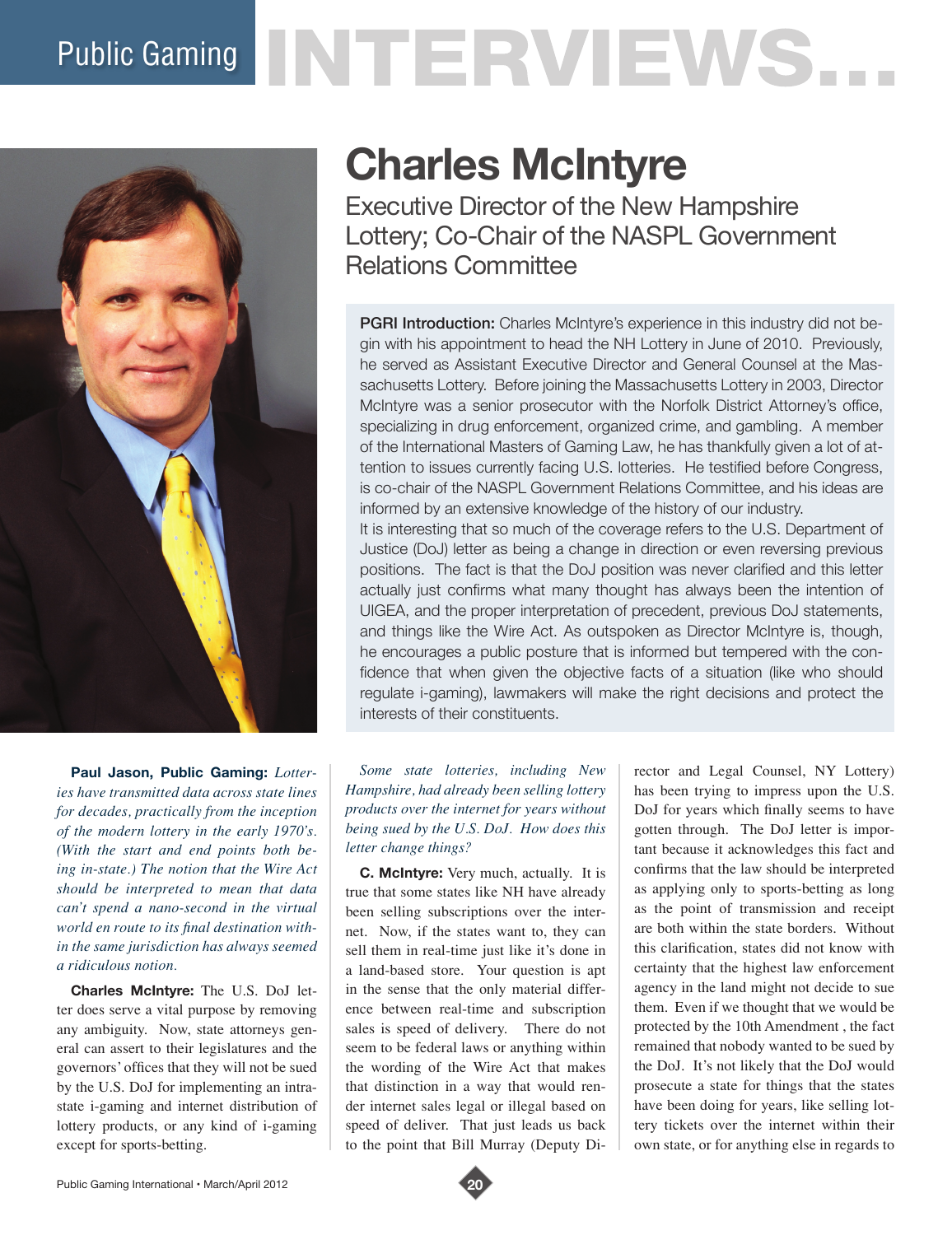the electronic transmission of data that begins and ends within the state. But even the possibility of that happening would cause lottery directors to be reluctant to risk it; and state attorney general's to be reluctant to green-light it.

# *Still, I find it peculiar that so much of the press refers to this U.S. DoJ statement as a "reversal" of its previous position, when in fact there was no clear statement of what the previous position was.*

**C. McIntyre:** The gambling industry did want to cast it as a reversal of sorts because they were, and still are, trying to convince lawmakers that this statement is not consistent with previous positions. This DoJ position does not say anything that is inconsistent with precedent. It just clarifies things so that the ambiguity and the uncertainty are removed. I believe the casino interests were, and still are, trying to convince Congress that legislative action was needed because the laws were confusing and ambiguous. The likelihood of Congressional action is hopefully diminished now that the DoJ position is made so clear. Moreover, a very forceful letter from the National Council of State Legislators was just released that implored the U.S. Congress to not change the meaning and impact of the U.S. DoJ position on these issues.

# *It would seem that removal of ambiguity would open the door not just for real-time internet sales of existing lottery products, but also to more innovation in the fundamental game concepts and designs.*

**C. McIntyre:** Sure. It is huge for us to know that we have the stamp of approval from the highest agency of law enforcement in the U.S. to sell products over the internet in real-time. The first step might be to think of the internet as just another channel to promote and sell existing products. But the next stage would be to think about how we can evolve the games to make even better use of the medium. The internet enables consumer groups with common interests to be massively networked on demand. Facebook gave rise to social games like Farmville.

# *How do you determine what whether a game change is significant enough to require new legislation or not?*

**C. McIntyre:** The internet is a channel for distribution. In that sense, it does not of necessity require any change in the game. It is also a medium for communication and in that sense can become a part of the product. Paper is a medium that is used to print scratch-offs and the properties of that medium, paper, become integral to the product itself. Likewise, the internet is a medium rich with unique properties that can become part of the product. The audio and visual capabilities alone open up a whole new world of content development possibilities. Likewise the ability to form new social groups and connect instantly with thousands would seem to have potential game design implications. This might create some regulatory questions for state legislators, and we would seek their input – as well as that of the Governor – before moving forward. At what point does the integration of new attributes alter the essential nature of the game such that new enabling legislation is required? On one end of the spectrum, enabling the consumer to simply purchase a lotto ticket on the internet in real time certainly does not seem to alter the essential nature of the game itself. I would not think that would typically require any kind of legislative action. On the other end of the spectrum would be games that might combine elements of poker and lotto and turn it into an extended-game format.

Historically, this business has relied on innovation to spur growth. I would think that is true for all industries. There were sweepstakes games in the sixties, then scratch tickets in the 70s. Then, what we used to call online sales but now call terminal sales or draw games in the 80s. Multi-state games in the 90s. Beginning with Cross-sell and "More, Bigger, Better" Powerball, we're changing the landscape of multi-jurisdictional games and hope to continue to do so. And with the internet, a whole new world of possibilities is opening up.

Of course, I think all lottery directors keep their commissions and legislative oversight committees informed of all matters of substance. Even using the internet to distribute the existing product would be something that most or all of us would present to our oversight groups to make sure they are supportive.

#### *But now it is strictly a state regulatory issue, not federal.*

**C. McIntyre:** Gambling and games of chance have always been regulated at the state level. The advocates for federalizing internet poker are conflating the adaptation of an existing game with the use of a distribution channel to create the appearance that we have something that falls outside of the traditional framework for regulating and taxing this industry. It's a ridiculous argument that is conjured up to create a way for out-of-state interests to have access to state markets without complying with state regulatory and taxation requirements. The ability to play poker on the internet is no more a national right than is playing slot machines. Just as with slot machines and casinos, it may or may not be an activity that a state chooses to legalize and regulate. But the notion that people who want to play poker on the internet are somehow entitled to that as a national right is as silly as the notion that people who want to play slot machines have the right to do so in their own hometown.

# *I wonder how Nevada would feel if the framework for regulating and taxing the casino industry were federalized?*

**C. McIntyre:** Exactly. We have a tried and true system for regulating and taxing the gambling industry and it is all done at the state level, and that precedent dates back hundreds of years

*One of their arguments is that poker is a game that requires scale, a population base that most states do not have to support. So for internet poker to be feasible at all, it has to be offered on a multi-state basis.*

**C. McIntyre:** First, refer back to our last answer. The ability to play poker on the internet is not some kind of national right any more than playing slot machines. There are people who probably would like to have a casino with slot machines closer to their home. Does that mean the federal government should take over the regulation and taxation of the casino gambling industry in order to make that happen? Like you just said, try asking the casino interests what they would think about that idea. Second, the whole argument that i-poker needs to be federalized because you need scale, a bigger player base that depends on a bigger population, is a silly red herring. States can work together as they choose to create a multistate platform that provides that. There is no legal or logical reason why states could not potentially collaborate on internet games

…continued on page 50

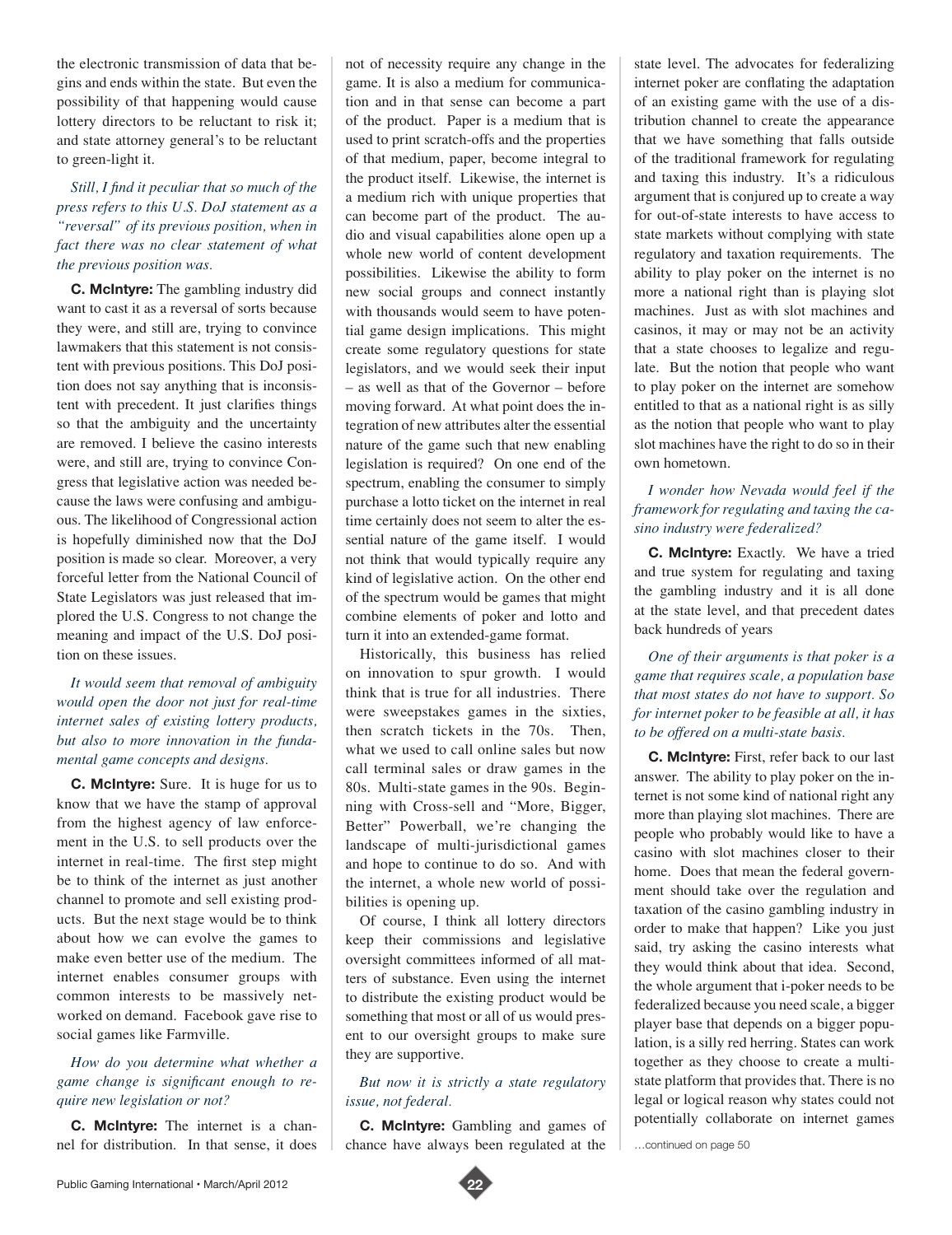just like they do on lottery games now. This liquidity issue was faced right here in New England back in 1985. Vermont, Maine, and New Hampshire wanted to do a jackpot game, didn't have the body count in each individual state, so they joined together. States are already enabling multi-state progressives in the electronic games space. The fact that all gambling and lottery is regulated and conducted on an intra-state basis does not prevent states from agreeing to collaborate on the games. The federal government recognizes that as long as no state laws are being violated, then there is no crime. If two or more states come to an agreement on how to implement a game together, then the games are conducted on a multi-state basis with no laws being broken. We have been doing this in the lottery industry for years with multi-state games. And there is no reason it could not be done in other games, like internet poker.

# *I would think that is what the casino interests would be especially fearful of.*

**C. McIntyre:** Maybe. But their concerns should not drive a reshaping of state and federal laws that govern this industry; or cause the federal government to take unprecedented action to force states to change the way they regulate and tax this industry.

Even a lay-persons' reading of the proposed federal bills reveals that the opt-in and opt-out options are a manipulative ruse to mislead us to think that the states have a choice. The terms and conditions are all dictated by the federal government, so the choice is to agree to terms that favor the casino gambling industry or be prohibited from offering internet gaming. It reminds me of the Henry Ford line about the Model-T: "The customer can have whatever color he wants, as long as it's black." A compulsion on the way internet gambling is to be handled, is not the exercise of 10th Amendment freedom, it is the absence of it.

#### *How can lottery directors get that message across to the stakeholders?*

**C. McIntyre:** I can't speak for others, but as a lottery director, I am not charged with the job of influencing the direction of public policy. That is the job of state legislators and the governor's office. I am,

though, obligated to inform our commission and legislators about anything that materially impacts the business of lottery. State legislators do want to know about anything that might impact the operations of the lottery and also gaming and gambling within the state. First, there is the matter of the lottery itself which is a valuable state asset that generates huge funds for worthy causes. In our state and many others, lottery proceeds support education in a material way. In other states, lottery proceeds may go to the general fund – and all lotteries support a worthy cause of some kind. Whoever the beneficiary is, the state wants to protect its interests. Second, there is the protection of the integrity of the industry, the players, and the general public. Third, there is the collection of taxes that should accrue to the state and not other entities like the federal government. All three of those rely on the preservation of the exclusive rights of states to control and regulate the lottery and gambling industry. My legislators would expect me to inform them of events that would impact any of those three factors. The proposed federal legislation would impact those factors and so therefore it is my obligation to inform our legislators of those facts. It is totally up to them what they want to do with that information. And in fact, in my capacity as a resource for helping legislators understand how events might impact the broader state public policy objectives, it is my duty to impart all of the information objectively as a citizen of the state and not to advocate for a particular interest group like lottery.

*So, while lottery directors should not take a position on matters of public policy, you are obligated to communicate facts that legislators need in order to come to informed decisions and formulate public policy.*

**C. McIntyre:** That is the way my legislators look at it. Again, I can't speak for other states. My legislators and the governor expect me to request a meeting to keep them informed about important events impacting the industry and the people of our state. And so I do, and am frequently addressing committees and the legislature. When asked, I proffer an assessment of the situation. Otherwise, I just explain the situation and leave it for the elected officials to assess the im-

pact on states' interests and to make those public policy decisions.

# *As regards the federalization of i-gaming, the facts pretty much speak for themselves.*

**C. McIntyre:** I hope I always let the facts speak for themselves. But I would agree that state legislators do not want to see their revenue sources impacted negatively and so if a situation threatens to do that, then they would know that and the facts here seem to speak for themselves.

*The attempt to insert the federalization of i-gaming into the Payroll Tax bill was defeated. But that's not necessarily the end of it, is it?*

**C. McIntyre:** Definitely not. I think we can expect that there will be similar attempts to attach them to bills in the future. Moreover, I think we can expect them to tweak it in ways that make it easier to pass. It would still likely impact states in a negative way, but be modified to make it less disagreeable to other members of Congress. The good news is that as this whole situation unfolds, more and more legislators, at both the federal and state levels, are understanding the implications of these proposed bills and questioning them.

*If some states were to move forward quickly with i-gaming initiatives, wouldn't it be difficult for the federal government to enact a law that overturns what a state had already implemented?*

**C. McIntyre:** Yes. But in the category of tweaking the bill to make it more passable, they could insert a PASPA-like grandfather clause which could exempt those states and impose onerous restrictions on all the states that did not have i-gaming already in place.

*The Alderney Gaming Commission was one of the most respected in the world before the indictment of Full-Tilt Poker for massive consumer fraud. Shouldn't states be concerned that turning regulatory authority over to others might leave their citizens exposed to similar risk?*

**C. McIntyre:** Absolutely. For one thing, most states require a level of transparency that could not possibly exist outside of our state. Everything we do, every bill that is proposed, is a matter of public record. If a citizen of my state has a concern, they